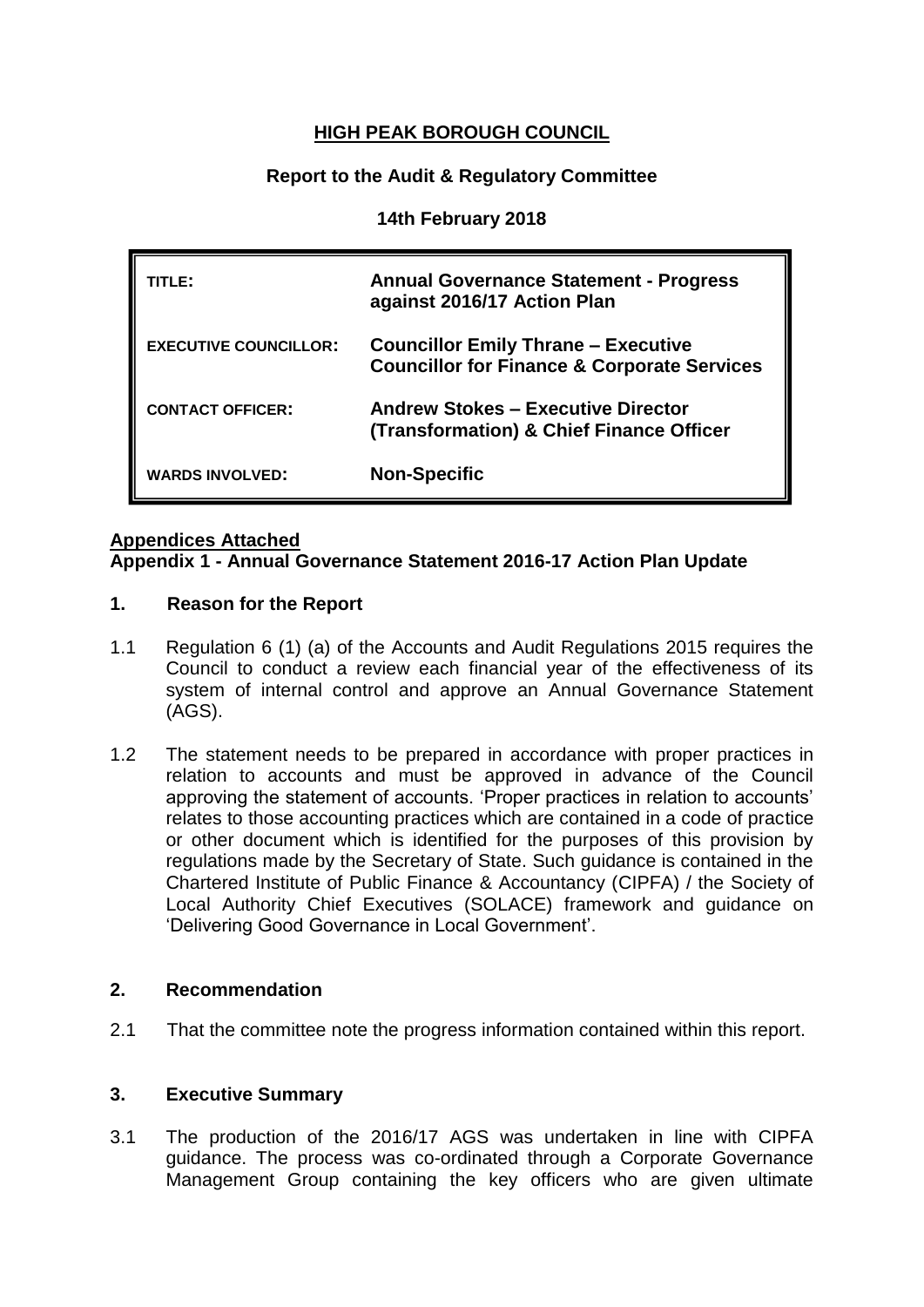responsibility for drafting the AGS, evaluating assurances and the supporting evidence. Once the AGS has been produced it is required to be reviewed and approved by an independent review body of the Council. Councillors will recall that this was undertaken by the Audit & Regulatory Committee on 26th July 2017.

- 3.2 In essence, the AGS is the formal statement that recognises, records and publishes our governance arrangements as defined in the CIPFA/SOLACE framework 'Delivering Good Governance In Local Government'. It is also important to recognise that the purpose of the AGS is not just to be 'compliant', but also to provide an accurate representation of the arrangements in place during the year and to highlight those areas where improvement is required. This will also demonstrate to stakeholders what those arrangements are. An action plan containing all of the required actions to address identified weaknesses, including the significant issues detailed in the AGS, was therefore created.
- 3.3 Progress against the required actions is monitored by the Corporate Governance Management Group during the following financial year and details fed into the evidence gathering process for the production of the following years Annual Governance Statement. The actions identified for each issue will, if implemented, minimise the risks faced by the Council. No system of review can give full assurance that all risks have been minimised and all controls have been operating effectively throughout the year, only reasonable assurance can be given.

## **4. How this report links to Corporate Priorities**

4.1 The Annual Governance Statement is the formal statement that recognises, records and publishes the Council's governance arrangements as defined in the CIPFA/SOLACE framework and therefore helps to confirm effective use of financial and other resources to ensure value for money.

## **5. Options and Analysis**

5.1 There are no options to consider.

## **6. Implications**

- 6.1 Community Safety (Crime and Disorder Act 1998) None.
- 6.2 Workforce None.
- 6.3 Equality and Diversity/Equality Impact Assessment This report has been prepared in accordance with the Council's Diversity and Equality Policies.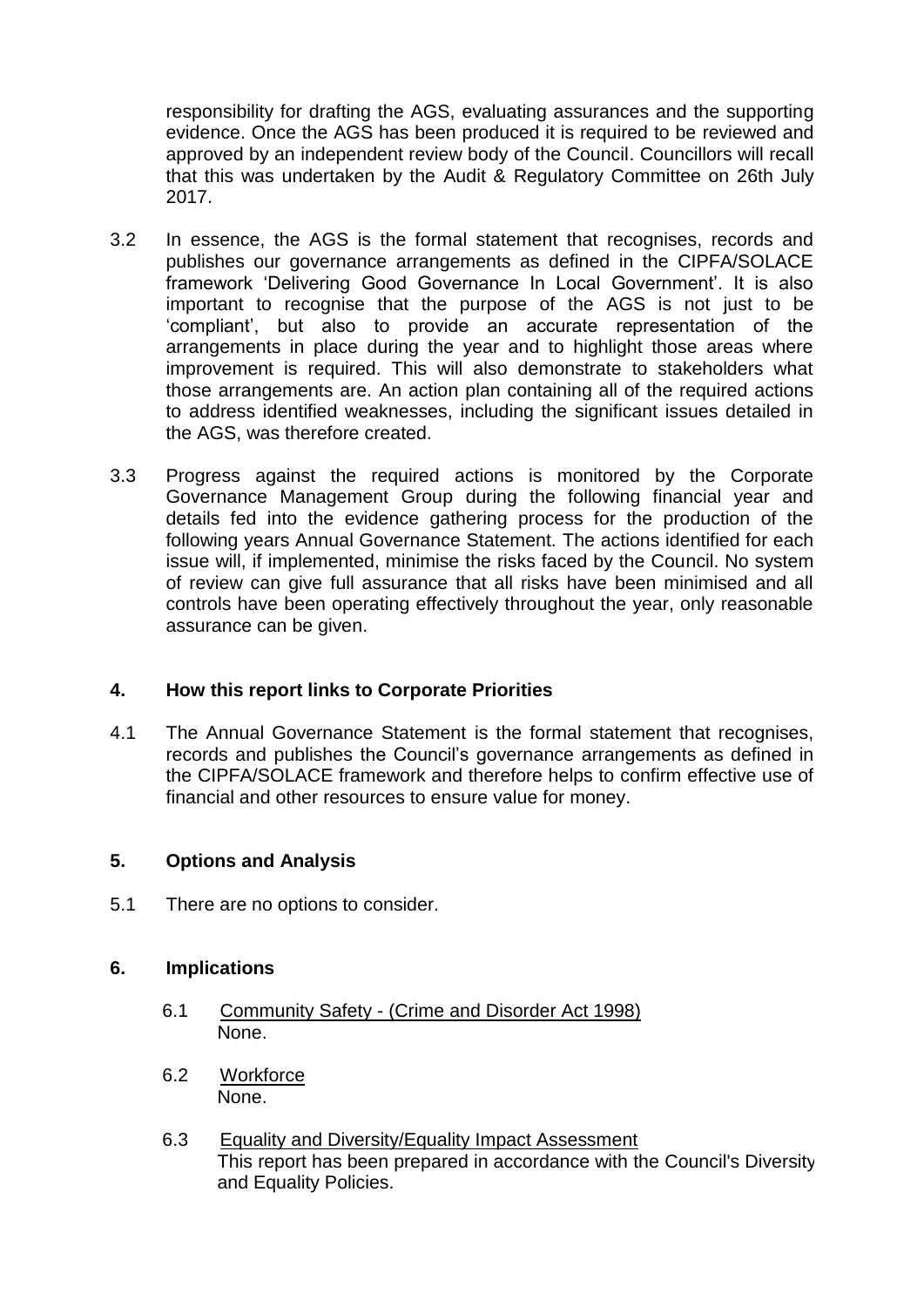6.4 Financial Considerations

In resolving any issues that have arisen from the outcome of the AGS, it is anticipated that corrective action will be implemented within existing budgetary provision.

6.5 Legal

Inadequacies in governance arrangements, if not addressed, pose a litigation risk. The extent and nature of such risks will vary depending on the nature and extent of the deficiency and the resulting damage/loss (if relevant). However, the suggested action to be taken to address the governance weaknesses will assist greatly in minimising the risks and potential legal implications identified.

- 6.6 Sustainability None.
- 6.7 Internal and External Consultation None.
- 6.8 Risk Assessment None.

## **ANDREW P STOKES Executive Director (Transformation) & Chief Finance Officer**

| Web Links and                       | Location         | <b>Contact details</b>                |
|-------------------------------------|------------------|---------------------------------------|
| <b>Background Papers</b>            |                  |                                       |
| CIPFA/SOLACE Publication -          | Buxton Town Hall | Andrew P Stokes                       |
| Delivering Good Governance In Local |                  | Executive Director (Transformation) & |
| Government: Framework and           |                  | <b>Chief Finance Officer</b>          |
| Guidance Notes for English          |                  | Tel: (01538) 395622                   |
| Authorities 2016 Editions           |                  | e-mail:                               |
|                                     |                  | andrew.stokes@staffsmoorlands.gov.uk  |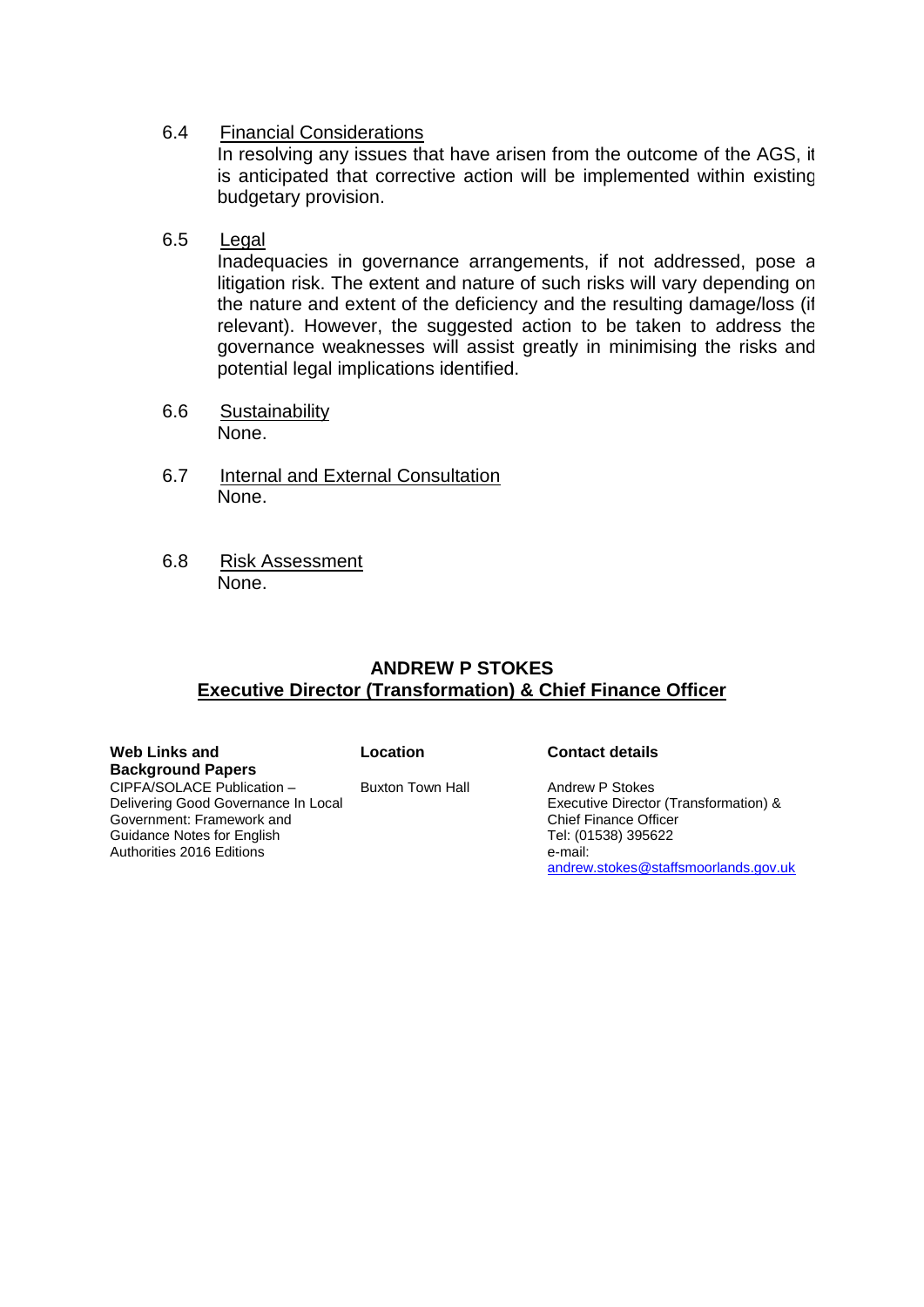## **7. Background and Introduction**

- 7.1 The AGS is a key corporate document. The most senior officer and the most senior Councillor (the Leader) have joint responsibility as signatories for the accuracy and completeness of the AGS. The signatories need to ensure that the AGS accurately reflects the governance framework for which they are responsible. In order to achieve this they are likely to rely on many sources of assurance, such as:
	- **The Chief Financial Officer and the Monitoring Officer** the statutory functions undertaken by these two officers provide a key source of assurance that the systems and procedures of internal control that are in operation are effective, efficient and are being complied with on a routine basis. Both officers are involved in the production of the AGS.
	- **Management** Senior managers are charged with the responsibility of ensuring that policies within their service area are complied with and are held accountable for their actions/operations in delivering the service and achieving objectives. All Directors, Heads of Service and Service Managers were asked to complete and sign a Managers Assurance Statement to document the level of assurance that they could give for the internal controls in place in their service area and their effectiveness with regard to ensuring accountability, prudence, VFM, data quality, compliance with policy, Financial Regulations and Procedure Rules, Contract Procedure Rules and delivery of the Council's objectives. In providing this assurance, Directors, Heads of Service and Service Managers were asked to identify any material issues where they consider the controls are not adequate or are absent. In providing such assurance statements it is accepted that Managers can only be expected to give reasonable assurance for their service area of activity and not a full guarantee.
	- **Internal Audit** The Public Sector Internal Audit Standards (PSIAS) defines Internal Audit as "an independent, objective assurance and consulting activity designed to add value and improve an organisation's operations. It helps an organisation accomplish its objectives by bringing a systematic, disciplined approach to evaluate and improve the effectiveness of risk management, control and governance processes." Internal Audit produces an annual report that gives a summary of its work and provides an independent and objective opinion on the authority's activities. The annual report and the work of Internal Audit have been used to inform the AGS. A review of the effectiveness of the system of internal audit has been undertaken to ensure that reliance can be placed on the work of internal audit and its contribution to the AGS.
	- **Risk Management** the Council's strategic risk register details those issues considered to be a risk which may prevent the Council from achieving its corporate objectives and outlines the controls in place to mitigate those risks. This source of assurance has been used to inform the AGS.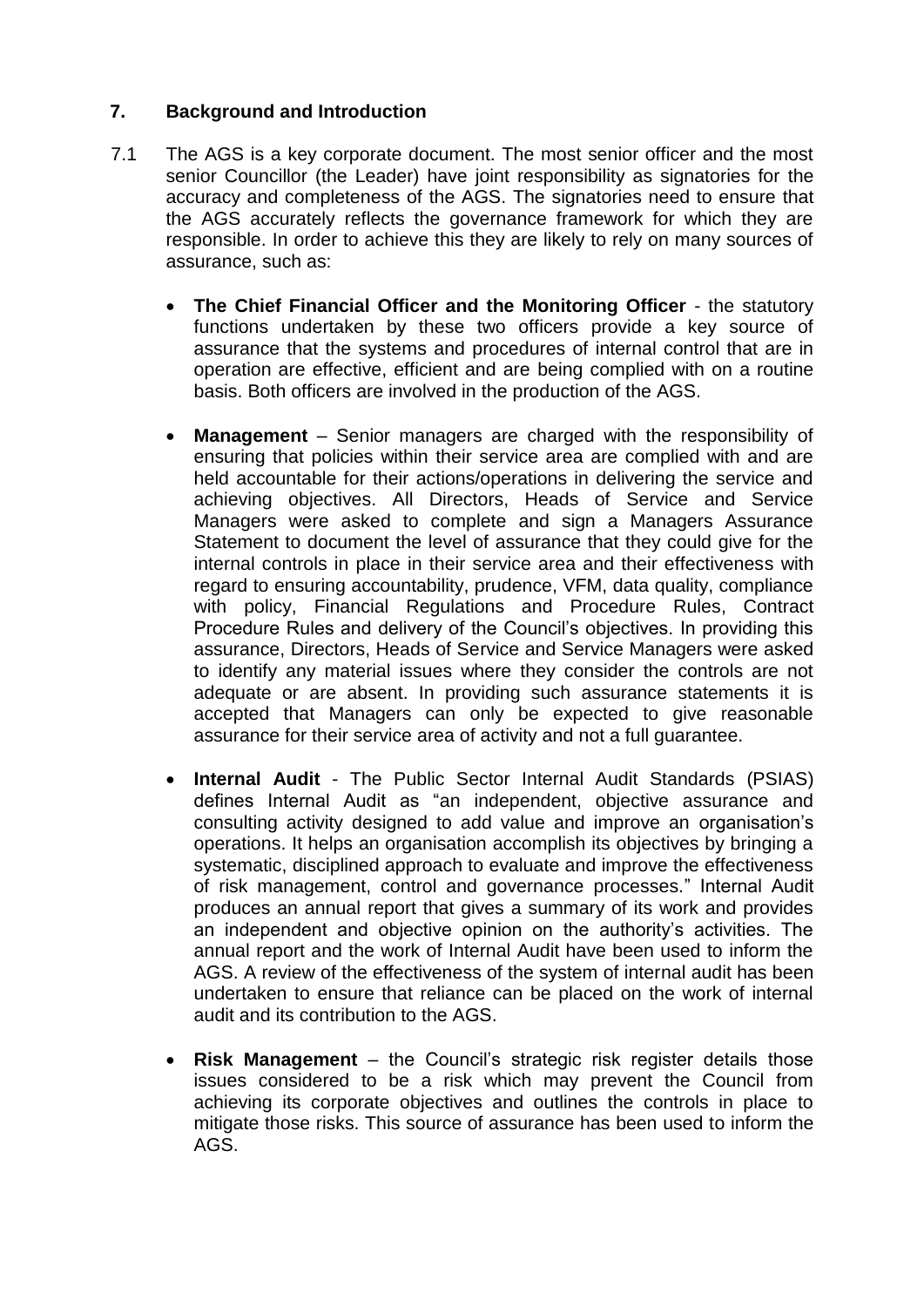- **External Audit and Other Review Agencies** assurance can be taken from the work of external bodies such as the Council's external auditors. Work undertaken by the external auditors has been used to inform the Annual Governance Statement.
- 7.2 At the centre of the production of the 2016/17 statement is a Corporate Governance Management Group who are given ultimate responsibility for drafting the AGS, evaluating assurances and the supporting evidence and this group has been established for a number of years. Each member of the group has supplied assurances and evidence to support the various elements of the AGS and action points to address weaknesses, some of which are significant and warrant specific mention in the AGS itself, have been drawn up in an AGS Action Plan.

# **8. Progress with the Actions Identified in the AGS**

- 8.1 The attached AGS Action Plan (**Appendix 1)** outlines the progress made against the required actions as at the end of December 2017. The main actions that have been completed are summarised below:
	- The revised Corporate Plan has been communicated to all staff through the Core Brief and 'Keeping You Informed' and is available on the Intranet.
	- Corporate fraud policies have been updated and publicised.
	- The Housing Revenue Account Business Plan Working Group has continued to implement a programme of work and has made progress in reducing the deficit on the HRA. The housing stock condition survey has recently been completed.
	- A number of major refurbishments have been completed including Phase 1 of Pavilion Gardens and the Opera House, Phase 2 of Pavilion Gardens works and the Glossop Hall works are about to commence. The capital programme has been reprofiled to account for these priorities.
	- In June 2017 the Executive agreed to the Council's ownership of Alliance Environmental Services (AES) on the basis of the terms in the shareholders agreement. They further approved the Services Operating Agreement for provision of the services to the Council by the Company. The Council's waste collection service transferred into the company in August 2017.
- 8.2 The actions that are still being progressed are summarised below:
	- The pilot of the Report Management element of the Committee Management System will be conducted in February 2018.
	- A new Procurement Strategy will be presented during 2018 and will consider 'social value'.
	- Revised Officer delegations within the Scheme of Delegation are being drafted.
	- The Risk Management Strategy will be reviewed and formally approved and adopted biennially, with the next review scheduled for February 2019.